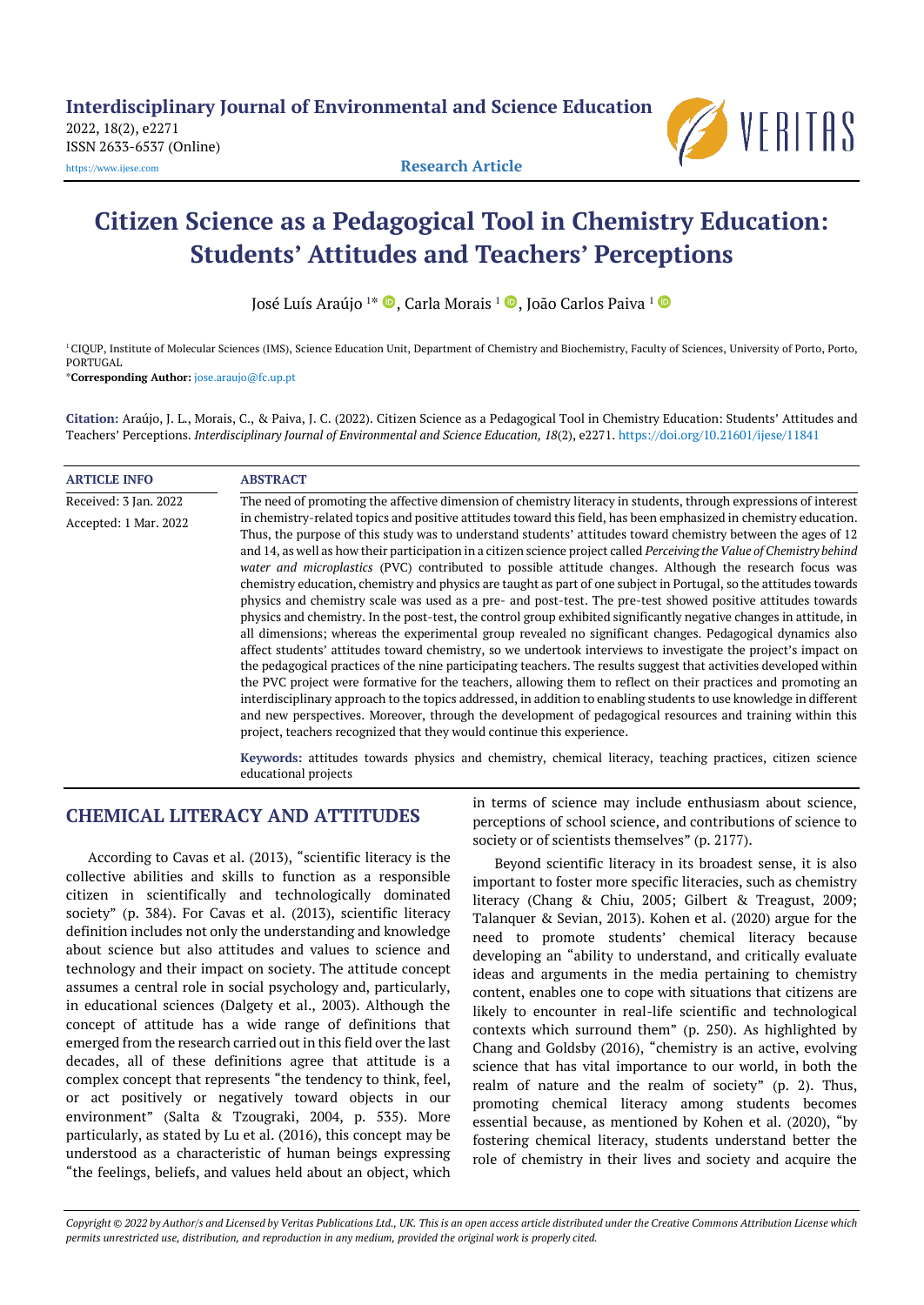skills to actively participate in the relevant civic and political debates" (p. 251). Chemical literacy, in addition to encompassing the contexts, knowledge and skills related to chemistry, also has an affective dimension that pertains to the expression of interest in matters associated with chemistry (Kohen et al., 2020; Shwartz et al., 2006). For example, Kohen et al. (2020) and Osborne et al. (2003) have found that students reveal distinct levels of interest for different scientific areas. In the case of chemistry, students often reveal little interest, since identifying its relevance in daily life is less obvious (Salta & Tzougraki, 2004; Tytler & Osborne, 2012). On the other hand, Cheung (2009) stated that "students who had a less positive attitude to chemistry almost invariably obtained lower examination marks" (p. 76). For this reason, promoting positive attitudes towards chemistry has become one of the aims of the subject's curricula (Hofstein & Mamlok-Naaman, 2011), aiming to enhance chemistry learning and allow students to be "able to adapt with the changes in their daily life and at the same time contribute to the development of science and technology of the country in a sustainable manner" (Heng & Karpudewan, 2015, p. 889). Nonetheless, although the importance of attitudes (and of other affective variables) in the learning process has long been recognized by research in science education (Vilia & Candeias, 2020), the cognitive dimension of learning still takes on a central (and often exclusive) role in the implementation of curricula, in the teaching practices of teachers, and in evaluating students' success or failure (Hansson et al., 2021; Vilia & Candeias, 2020). In this regard, Osborne and Collins (2000) found that chemistry is the subject that high school students, in the United Kingdom, least prefer and towards which they have the most negative attitudes. Furthermore, Ibrahim and Iksan (2018) mention that students consider chemistry to be "one of the most difficult subjects and students tend to have a negative attitude towards chemistry" (p. 53). Moreover, Dalgety et al. (2003) and Hofstein et al. (1977), as well as Salta and Tzougraki (2004), analysed the attitudes towards chemistry of students in primary and secondary education and found their attitudes tended to decrease over the course of their academic trajectory. Regarding the Portuguese reality, studies on the attitudes of Portuguese students towards chemistry are still scarce and report conflicting results. For example, Fernandes (2007) conducted a study on Portuguese students' attitudes towards physics and chemistry, which indicated that students consider the subject interesting, accessible and easily related to daily aspects. Moreover, Fernandes (2007) reports that girls exhibit more favourable attitudes and performances than boys regarding the subject of physics and chemistry. In addition, because the scientific areas of chemistry and physics are taught together as one subject from  $7<sup>th</sup>$  to  $11<sup>th</sup>$  grade, the national panorama of students' attitudes toward these subjects is often sketched jointly (Neto et al., 2013; Vilia & Candeias, 2020; Vilia et al., 2017). Vilia and Candeias (2020), on the other hand, analysed the impact of students' attitudes towards physics and chemistry on their academic performance. This more recent study indicates that boys have more positive attitudes than girls regarding pleasure in learning physics and chemistry and self-confidence towards this subject. Vilia and Candeias (2020) also report that students' positive attitudes towards the dimensions of *competence*, *anxiety*, and *pleasure in learning*, present in the attitude scale used in the study, proved

to be factors with great impact on students' performance in the subject of physics and chemistry. Vilia and Candeias (2020) emphasize the importance of taking into account this affective dimension in pedagogical dynamics, particularly in the subject of physics and chemistry, by involving students in more *student-friendly* methodologies, such as hands-on dynamics or inquiry-based learning, and by exploring contexts that are familiar to students and relevant to their daily lives. According to Vilia and Candeias (2020), these dynamics promote interest and pleasure in learning physics and chemistry, in addition to reducing the anxiety that students feel towards the subject, thus promoting academic success.

Altundag and Alkan (2018) mention that promoting students' attitudes towards sciences, such as physics and chemistry, is enhanced by changing learning environments, in particular, by exploring significant and relevant contexts that "make the learning process of the content and scientific concepts easy" (p. 39). Altundag and Alkan (2018, p. 39) conclude that teaching dynamics based on relevant and current contexts generate positive changes in attitudes towards chemistry, in particular, "towards the idea that the daily life chemistry ensures concrete thinking, a more effective interpretation of information, understanding the essence of chemistry, facilitating comprehending topics, and making information more useful and permanent." As such, the teacher is responsible for innovating and offering students relevant, diversified pedagogical dynamics, in order to actively involve them in the construction of their learning. In light of the above, the present PVC project (presented in greater detail by Araújo et al. (2021) and summarized below) aimed to promote the development of chemical literacy among students, in the affective and cognitive domains. Additionally, it intended to integrate, within the classroom, a citizen science approach that allows students to be an active part of the scientific research process and empowers teachers to adopt new pedagogical approaches. As mentioned by Harlin et al. (2018) and Scheuch et al. (2018), citizen science projects have great pedagogical potential, particularly in terms of promoting positive attitudes in students.

# **PROMOTING CITIZEN SCIENCE IN CHEMISTRY TEACHING THROUGH PVC PROJECT**

Citizen science is characterized by citizens' engagement in scientific research that is responsive to societal needs (Strasser et al., 2019). This approach encompasses several levels of public involvement in science: "from being better informed about science, to participating in the scientific process itself by observing, gathering or processing data" (European Commission, 2021). This is an approach "applicable across all scientific disciplines, alongside a variety of disciplinary traditions and research methods" (European Citizen Science Association, 2020, p. 3).

Bonn et al. (2018) refer to the importance of this approach for science education, because it increases scientific literacy and science capital. In addition, Harlin et al. (2018) and Tulloch et al. (2013) highlight the increase of studies involving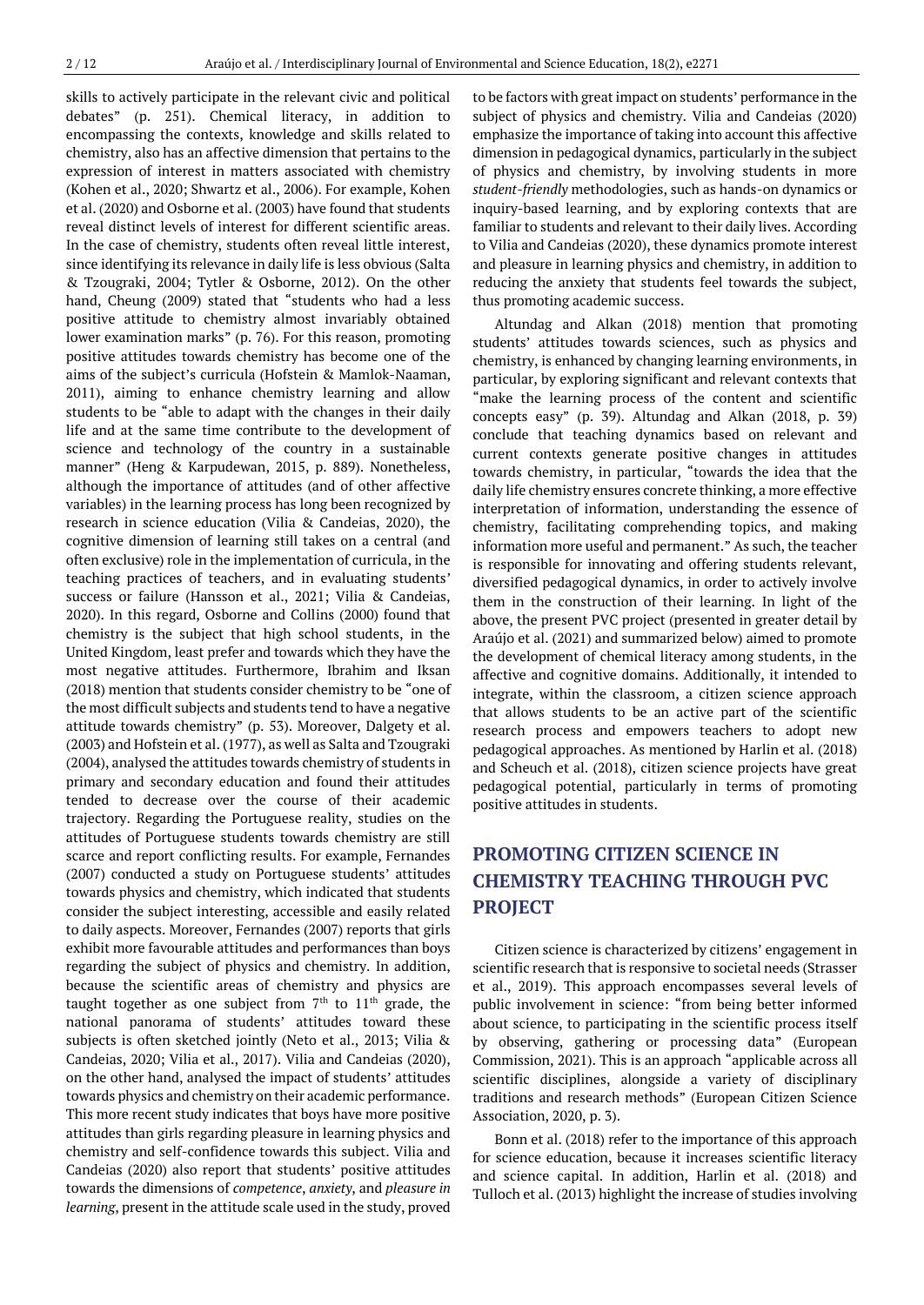students in citizen science approach. This approach builds a bridge between science-related contents and relevant social and environmental contexts, on which these projects are mainly focused. This relationship is evident in scientific areas such as astronomy, biology, ecology, or the environment, which focus on some of the most relevant and far-reaching citizen science projects (Follett & Strezov, 2015; Hecker et al.*,* 2018). According to Motion (2019), the preponderance of citizen science projects in these areas is due to the "rich history of 'citizen naturalists' and a long tradition of using data from 'amateurs' who have participated in projects recording the population of different species, migratory patterns and behaviours." Nonetheless, despite the potential of citizen science, there is little expression of citizen science in chemistry and the formal assessment of citizen science contributions to students' education are still not well described in the literature (Follett & Strezov, 2015; Hecker et al., 2018). However, despite the little expression of citizen science in chemistry, Bellocchi et al. (2016) emphasize that citizen science approaches are a path that allows for a significant improvement in chemistry teaching and learning processes.

Indeed, these approaches can help overcome chemistry's intrinsic cognitive difficulties (interrelation of its macroscopic, submicroscopic, and symbolic dimensions) and the fact that students perceive chemistry as difficult, uninteresting, and disconnected from reality (Aikenhead, 2003). Cardellini (2012) also states that lack of interest in chemistry may be related to the fact that expository teaching methods are still the most predominant among teaching practices. Through the exploration of relevant socio-scientific contexts, citizen science can be an excellent way to promote the creation of an appropriate scientific knowledge basis, stimulating chemistry interest mirrored in the surrounding environment and empowering teachers by diversifying their practices (Kelemen-Finan et al., 2018).

The pedagogical potential of citizen science educational projects, thus, depends on the teaching strategies and resources used by teachers and their suitability for students. Since preparing materials and planning strategies are demanding tasks, they often become obstacles to the implementation of these projects by teachers; thus, "citizen science programmes need to offer relevant teaching material to ease the work of teachers in connecting them to school curriculum" (Harlin et al., 2018, p. 413). Therefore, we developed an educational citizen science project called *Perceiving the Value of Chemistry behind water and microplastics*  (PVC) that aims to reveal chemistry's social role and its contribution to the remediation of environmental issues related to marine litter and coastal waters quality. The project was implemented in three stages that included online and practical-laboratory activities, field trips and science communication tasks:

1. online tasks on a Moodle platform ("such as guided searches, video visualization, interpretation, and creation of posters and infographics" (Araújo et al., 2020, p. 102)) to raise awareness to marine litter problems such as the presence of plastics and microplastics in coastal waters and its consequences to the environment; at the same time, the project intended to reveal the importance of chemistry's preventive role in combating these environmental issues;

- 2. the sampling of coastal waters and polluting plastics from beaches, and analysing the collected waters' physicochemical parameters (pH, temperature, turbidity, percentage of dissolved oxygen, salinity, and concentration of nitrates and nitrites), as well as the qualitative identification of (micro)plastics, using pedagogical kits (Araújo et al., 2020) specifically developed for the purpose, to promote the learning of chemistry curriculum contents related to the project (Araújo et al., 2021); and
- 3. sharing the results of the coastal water monitoring with the *Earth Echo Water Challenge*, a citizen science project platform, and organizing exhibitions in schools to disseminate the work students developed in the PVC project, as well as lectures with invited scientists to mobilize students' acquired knowledge and to develop their communication skills.

As such, part of the evaluation of the PVC project's impact involved understanding students' attitudes towards the subject of physics and chemistry and how their engagement in PVC project promoted any changes in their attitudes. It must be mentioned that, in Portugal, the scientific areas of physics and chemistry are taught together, from  $7<sup>th</sup>$  to  $11<sup>th</sup>$  grade, with each component being clearly identified and occupying about half of the academic year. Thus, for this study, our focus was on the chemistry component of the physics and chemistry subject. We also aimed to understand the meanings teachers attribute to this experience and how their involvement in the PVC project contributed to their teaching practices.

# **METHODS**

## **Participants**

The PVC project took place during the 2018/2019 school year. In this research were involved 26 chemistry classes making a total of 574 students. These students belong to three school levels of the middle school–Key Stage 3 (KS3) aged 12- 14 in Portuguese schools $-7<sup>th</sup>$ , 8<sup>th</sup>, and 9<sup>th</sup> grades. The 26 chemistry classes were taught by nine teachers (ages 30 to 58, with an average of more than 20 years of teaching experience) from one private and three public schools in Portugal's northern coast region. The nine teachers volunteered to participate in the study by monitoring their students' participation in the PVC project and assisting with data collection instrument application. Six classes were chosen at random from the four schools involved in the PVC project (two classes for each grade, 132 students: 65 boys and 67 girls) to be included in the control group (CG). The other 20 classes (442 students: 208 boys and 234 girls) were included in the experimental group (EG). Both groups, according to students' school year, receive the same physics and chemistry curriculum instruction. In each 90-minute lesson, students worked on the project in small groups comprising two to five elements, over a period of seven months. Araújo et al. (2021) presented in detail the PVC project implemented activities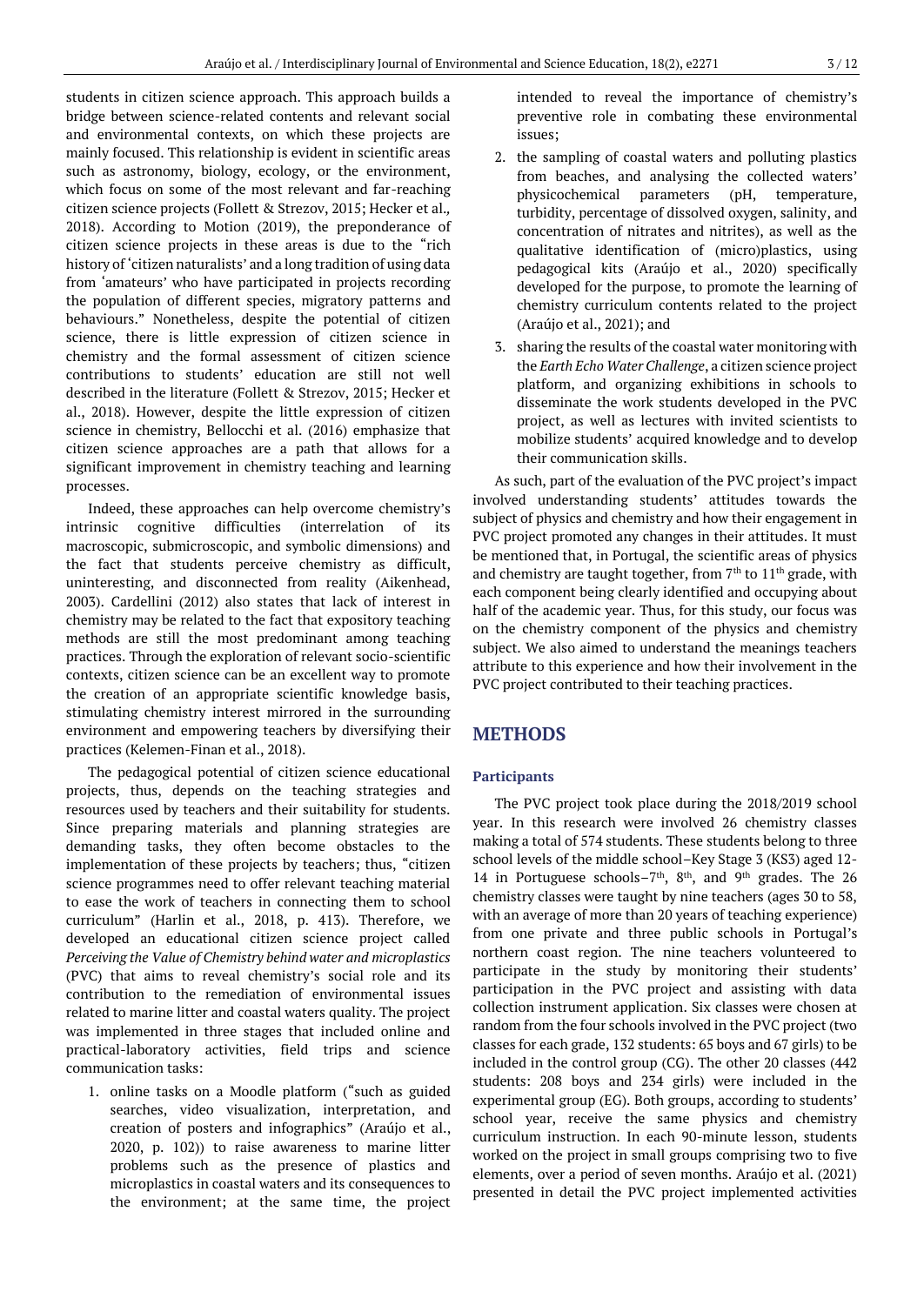among both EG and CG. The implementation of the various stages of the PVC project was actively conducted by the teachers involved, who collaborated in this research by monitoring the participation of their students in the various activities of the PVC project, in addition to assisting in the application of the data collection instruments, always in close collaboration with researchers, with the latter playing a mediator role in the dynamics designed.

To assess the PVC project's impact on teaching practices, interviews were conducted with the participating teachers. Two specialists in science education attested to the content validity of the developed interview guide. Subsequently, the audio of the interviews was transcribed and analysed using the content analysis technique. All participation in this study was voluntary. The teachers and parents of the students signed an informed consent form to authorize participation in the study. This consent form described the activities in which students would be involved and ensured the anonymous and confidential treatment of all personal data.

## **Procedures**

#### *Attitude toward physics and chemistry scale*

As a tool to understand students' attitudes towards the subject of physics and chemistry, we used the attitude toward physics and chemistry questionnaire (ATPCQ), developed by Neto et al. (2011). This instrument proved to be appropriate for the proposed research objectives, namely understanding students' perceptions, in the affective domain, regarding this subject (the ATPCQ was validated and implemented in a sample with similar characteristics to the sample used in this study, that is, Portuguese KS3 students).

The ATPCQ comprises 26 closed-response items for students to express their level of agreement, according to a 7 point Likert-type scale: where the maximum score (7 points) pertains to the highest level of agreement and the minimum score (1 point) represents the highest level of disagreement. The average response time was 25 minutes. For the purposes of content validation, the ATPCQ was first answered by a student from each KS3 grade, in order to ensure that all statements presented were intelligible and easy to understand. The questionnaire was also analysed by two experts in chemistry education. This validation process led to the conclusion that, in order to make the items more easily understandable, it would be important to transform items written in negative form into affirmative items. As reported by Neto et al. (2011, 2013), previous applications of the ATPCQ led to different results regarding the dimensions of this scale. Specifically, in a first psychometric analysis of the scale, the authors suggested the existence of three components: *pleasure, ease and enjoyment in studying physics and chemistry and the utility of physics and chemistry in daily life* (Neto et al., 2011); however, in a subsequent study, the component structure of the scale was different, suggesting the existence of the following components: *pleasure in learning, anxiety, competence and utility* (Neto et al., 2013). Given these facts, we also decided to conduct an exploratory statistical analysis of the modified ATPCQ, which we call attitude towards physics and chemistry scale (ATPCS).

In addition, students also answered a set of questions that aimed to collect sociodemographic information, such as gender, grade and the school they were attending. The attitude scale was anonymized and coded so that students' responses could be compared between the different moments this instrument was applied.

#### *Data collection*

The students of the EG and CG answered a printed version of the questionnaire, as a pre-test, during the first two months of the 2018/2019 school year, before the PVC project implementation began. At the end of the school year, and after the completion of the PVC project, the participating students returned to answer the same questionnaire, as a post-test. This data collection took place during a physics and chemistry class and the administration of the scales was monitored by the teacher in each class.

Furthermore, data were also collected regarding teachers' perceptions on the use of citizen science approaches as pedagogical tools, through interviews conducted with the teachers. The content validity of the developed interview protocol was attested by two experts in chemistry education. Following we gave re some examples of questions presented in the developed interview protocol: "Regarding the materials and procedures provided by the PVC project, how do you assess their suitability for students? How did these materials relevant for the implementation of the laboratory activities?", "Do you consider that participating in the PVC project was an asset to your teaching practices? How did your participation in this project contribute to improve the quality of your lessons?" or "Do you consider that the participation in the PVC project promoted inter and multidisciplinary learning? Can you give us some examples?"

## *Data analysis*

The data obtained through the application of the ATPCS was submitted to statistical analysis using the IBM SPSS statistics software (Version 25). To better describe students' responses, descriptive and inferential statistics procedures such as such as principal component analysis (PCA) and reliability analysis were used. The audio of the interviews conducted with the teachers was transcribed and was analysed through content analysis.

# **RESULTS**

#### **Attitude Towards Physics and Chemistry**

In order to define the dimensions of analysis emerging from the ATPCS, a PCA with varimax rotation was performed. A four-component solution was supported by the analysis of the scree plot (**Figure 1**), as suggested by Field (2009). Combined these four components explained 68.8% of the variance (above the minimum desirable limit of 60%) (Costello & Osborne, 2005). The Kaiser-Meyer-Olkin measure of sampling adequacy (KMO) indicated that the sample adequacy regular style test of sphericity was statistically significant,  $\chi$ 2  $(120)=17110.92$ ;  $p<.001$ ), allowing us to verify that the variables analyzed are related to each other, thus the application of principal component analysis is adequate.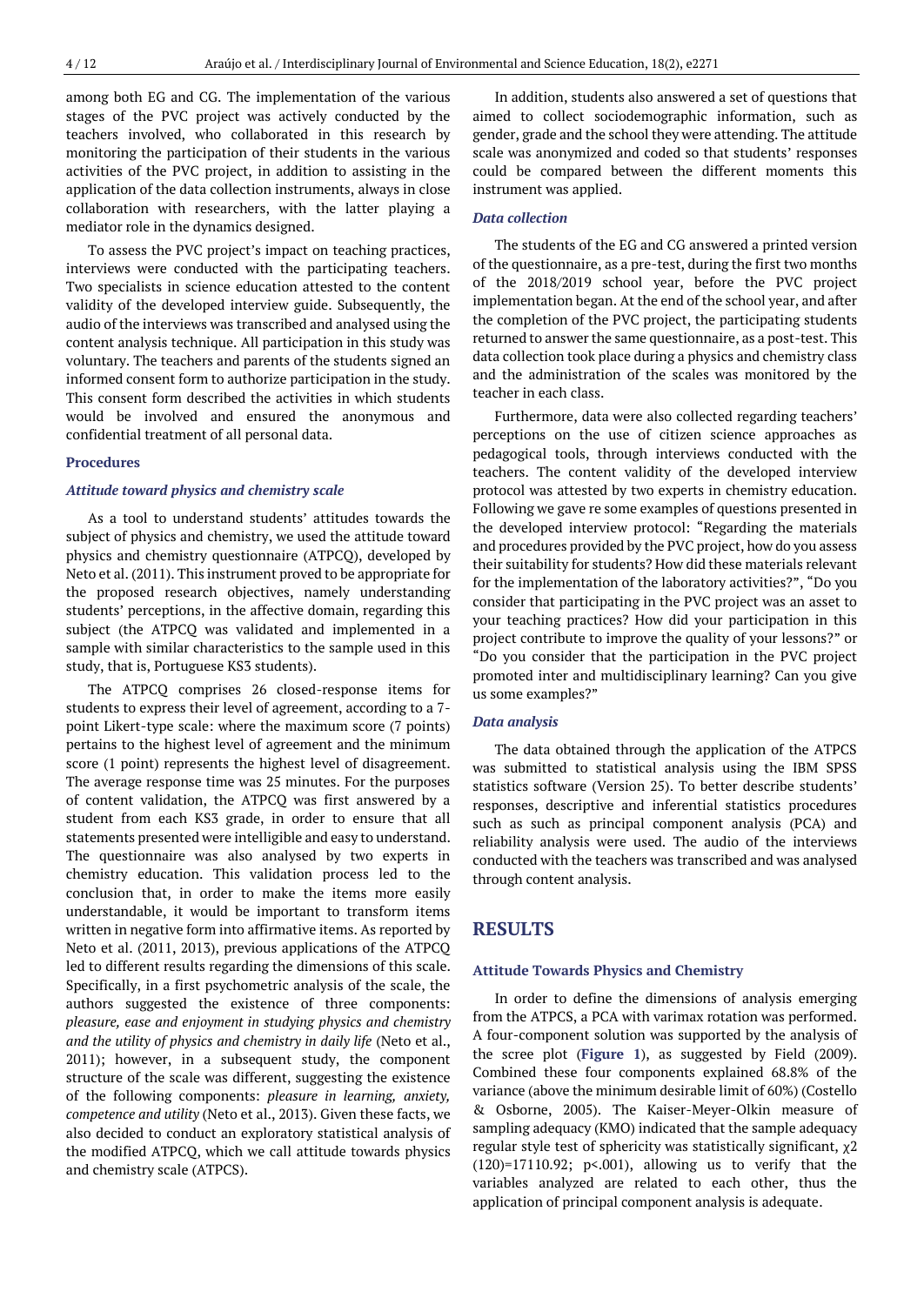

**Figure 1.** Scree plot of attitude towards physics & chemistry scale

According to Field (2009), **Table 1** shows the items that have saturation values above 0.50 in correlation matrix.

The interpretation of the results led to the definition of dimensions underlying each component that emerged from the analysis, as shown in **Table 2**. The first component, from which emerged dimension 1 (*easiness*), comprises a set of eight items (1-8) about students' easiness towards the subject of physics and chemistry and its study and learning. Dimension 2 (*negative affectivity*) represented in the second component, includes seven items (9-15) about students' feelings towards this subject and its study. Dimension 3 (*motivation*) focuses on the motivational aspect towards the subject and its study, present in seven of the items (16-22) of this attitude scale. Finally, the last component comprises dimension 4 (*utility and competence*), which refers to the application of physics and chemistry in daily life, as well as the contribution of this subject to the development of students' skills, encompassing four items of the scale (23-26).

An analysis of the scale's reliability (Cronbach's alpha) was conducted to assess its internal consistency. This analysis reveals excellent internal consistency values for the components: dimension 1 (*easiness*) (0.934) and dimension 3 (*motivation*) (0.908); and reveals good values for the remaining components: dimension 2 (*negative affectivity*) (0.898) and dimesion 4 (*utility and competence*) (0.847).

All dimensions reveal a Cronbach's alpha value above 0.80, thus the reliability of the scale is high. The dimensions of this attitude scale present adequate internal consistency as itemtotal correlations are positive and have limit values above 0.5 (Briggs & Cheek, 1986). The results of the PCA suggest that, before participating in this project, overall, students exhibited more positive attitudes towards dimension 2 (*negative affectivity*) (M=5.46; SD=1.18), followed by dimension 4 (*utility and competence*) (M=4.79; SD=1.26) and dimension 1(*easiness*) (M=4.52; SD=1.24). Lastly, there is dimension 3(*motivation*) (M=4.33; SD=1.32), which also exhibits a mean value above the scales' intermediate point (**Table 2**).

To better understand how the PVC citizen science project promoted attitudinal changes among students regarding the physics and chemistry subject, the results of the pre-test application of this scale were compared with the results obtained in the post-test, for EG and CG.

**Table 1.** PCA with varimax rotation of the attitudes towards physics and chemistry scale

| Items                                                                                          | Component |      |      |      |  |  |
|------------------------------------------------------------------------------------------------|-----------|------|------|------|--|--|
|                                                                                                | 1         | 2    | 3    | 4    |  |  |
| 1. I easily get good grades in physics and chemistry.                                          | .865      |      |      |      |  |  |
| 2. I manage to get good results in physics and chemistry without difficulty.                   | .852      |      |      |      |  |  |
| 3. It is easy for me to be a good student in physics and chemistry.                            | .818      |      |      |      |  |  |
| 4. It is easy for me to solve physics and chemistry problems.                                  | .808      |      |      |      |  |  |
| 5. I do the physics and chemistry activities with ease.                                        | .801      |      |      |      |  |  |
| 6. I easily understand what is explained in physics and chemistry.                             | .718      |      |      |      |  |  |
| 7. *For me, physics and chemistry is a difficult subject.                                      | .662      |      |      |      |  |  |
| 8. I understand the practical application of physics and chemistry.                            | .545      |      |      |      |  |  |
| 9. The subject of physics and chemistry irritates me.                                          |           | .826 |      |      |  |  |
| 10. 'Solving physics and chemistry problems is discouraging for me.                            |           | .798 |      |      |  |  |
| 11. It would be good to stop studying physics and chemistry.                                   |           | .776 |      |      |  |  |
| 12. The expression "physics and chemistry" gives me an unpleasant feeling.                     |           | .722 |      |      |  |  |
| 13. "My interest in physics and chemistry decreases throughout my time in school.              |           | .713 |      |      |  |  |
| 14. I think studying physics and chemistry is a waste of time.                                 |           | .680 |      |      |  |  |
| 15. "When I stumble upon a physics and chemistry problem I feel like giving up.                |           | .672 |      |      |  |  |
| 16. On the days I have physics and chemistry classes, I have more interest in going to school. |           |      | .742 |      |  |  |
| 17. Studying physics and chemistry gives me joy.                                               |           |      | .733 |      |  |  |
| 18. Studying physics and chemistry calms me.                                                   |           |      | .711 |      |  |  |
| 19. I have fun when I study physics and chemistry.                                             |           |      | .696 |      |  |  |
| 20. I think the subject of physics and chemistry should be mandatory for all courses.          |           |      | .692 |      |  |  |
| 21. I like studying physics and chemistry.                                                     |           |      | .651 |      |  |  |
| 22. Going to physics and chemistry classes is pleasant.                                        |           |      | .620 |      |  |  |
| 23. I think physics and chemistry is useful in daily life.                                     |           |      |      | .753 |  |  |
| 24. Physics and chemistry is important for my life.                                            |           |      |      | .735 |  |  |
| 25. I feel like solving physics and chemistry activities is useful for my life.                |           |      |      | .705 |  |  |
| 26. Studying physics and chemistry gives me competence.                                        |           |      |      | .614 |  |  |
| %variance explained                                                                            | 21,8      | 18,7 | 17,1 | 11,3 |  |  |

Note. **\*** Items formulated in negative form in original questionnaire that were converted into positive statements in the scale applied in this study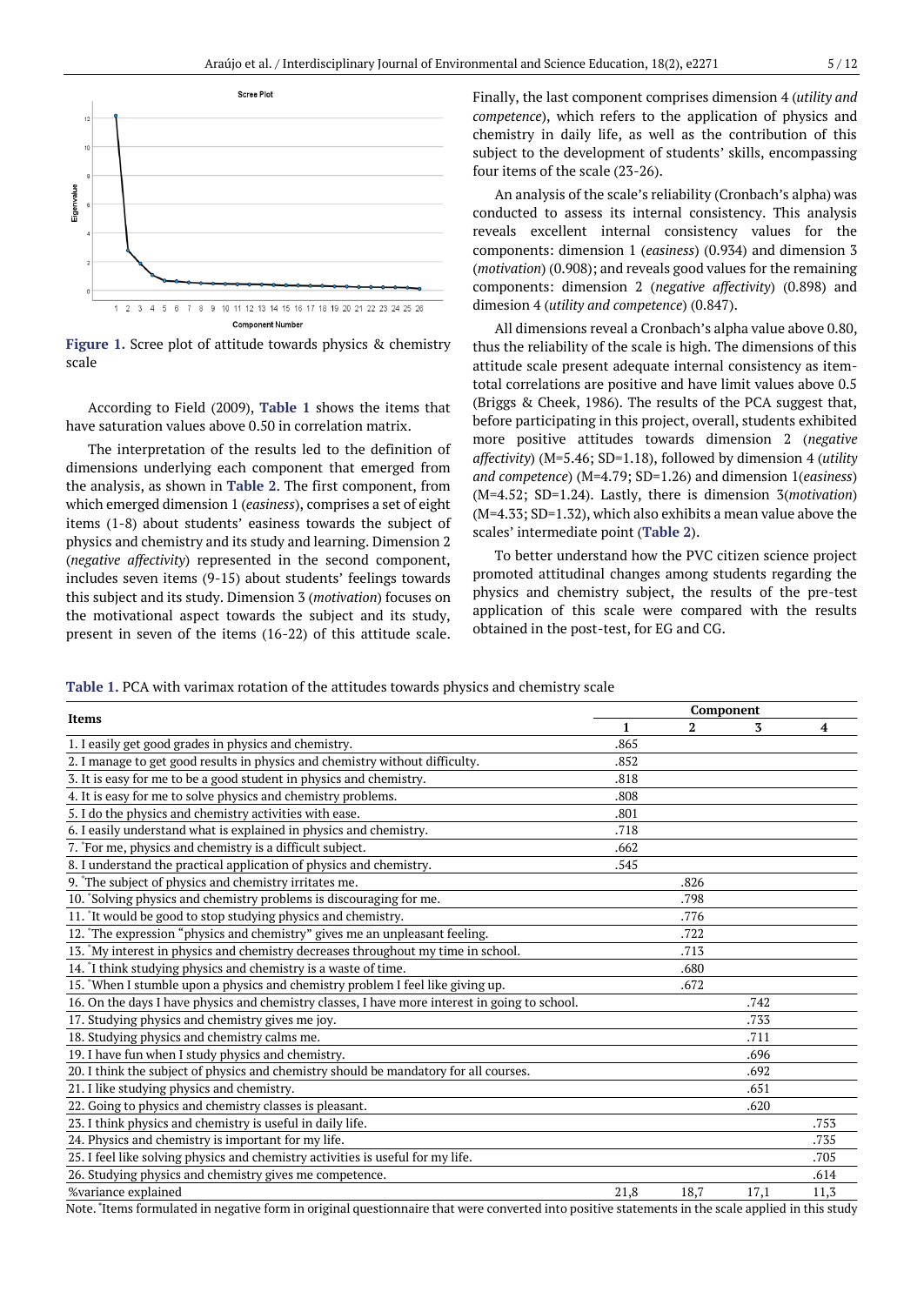#### **Table 2.** Descriptive statistical analysis of the dimensions of the attitude towards physics and chemistry scale: Pre-test

| <b>Dimension</b>          |     | M    | SD     |
|---------------------------|-----|------|--------|
| 1. Easiness               | 558 | 4.52 | . . 24 |
| 2. Negative affectivity   | 558 | 5.46 | 1.18   |
| 3. Motivation             | 558 | 4.33 | 1.32   |
| 4. Utility and competence | 558 | 4.79 | 1.26   |

The values above refer to the measurement scale of 1 to 7

## **Table 3.** Dimensions of attitudes to physics and chemistry scale among students in the EG

| Dimension                 |           |     | M    | <b>SD</b> |
|---------------------------|-----------|-----|------|-----------|
| 1. Easiness               | Pre-test  | 442 | 4.58 | 1.18      |
|                           | Post-test | 442 | 4.60 | 1.24      |
|                           | Pre-test  | 442 | 5.45 | 1.19      |
| 2. Negative affectivity   | Post-test | 442 | 5.31 | 1.28      |
|                           | Pre-test  | 442 | 4.35 | 1.26      |
| 3. Motivation             | Post-test | 442 | 4.28 | 1.25      |
|                           | Pre-test  | 442 | 4.91 | 1.22      |
| 4. Utility and competence | Post-test | 442 | 4.95 | 1.17      |

| Table 4. Comparison between the dimensions of the attitude towards physics & chemistry scale, as pre- & post-test in the EG |  |  |  |  |  |
|-----------------------------------------------------------------------------------------------------------------------------|--|--|--|--|--|
|                                                                                                                             |  |  |  |  |  |

| (Post-test/Pre-test)      | Difference of mean |       |         | 95% CI  |          |      |
|---------------------------|--------------------|-------|---------|---------|----------|------|
|                           |                    | SD    | LВ      | UB      |          |      |
| 1. Easiness               | .023               | .924  | $-.076$ | .122    | .458     | .647 |
| 2. Negative affectivity   | $-146$             | l.115 | $-.266$ | $-.027$ | $-2.410$ | .066 |
| 3. Motivation             | $-.067$            | 1.007 | $-.175$ | .041    | $-1.227$ | .221 |
| 4. Utility and competence | .033               | 1.085 | $-.083$ | .150    | .565     | .573 |
|                           | .                  | .     |         |         |          |      |

Note. CI-95% confidence interval (Field, 2009); LB: Lower bound; UB: Upper bound

**Table 5.** Presentation of the mean values for the dimensions of the attitude towards physics & chemistry scale, as pre-test & post-test in the CG

| <b>Dimension</b>          |           |     | M    | <b>SD</b> |
|---------------------------|-----------|-----|------|-----------|
| 1. Easiness               | Pre-test  | 132 | 4.35 | 1.46      |
|                           | Post-test | 132 | 4.16 | 1.38      |
|                           | Pre-test  | 132 | 5.46 | 1.16      |
| 2. Negative affectivity   | Post-test | 132 | 4.94 | 1.20      |
|                           | Pre-test  | 132 | 4.21 | 1.41      |
| 3. Motivation             | Post-test | 132 | 3.90 | 1.34      |
|                           | Pre-test  | 132 | 4.64 | 1.26      |
| 4. Utility and competence | Post-test | 132 | 4.32 | 1.26      |

#### *Comparison of results between the EG and the CG*

Given the existence of small differences in the means of all dimensions of the scale, for each group, we can consider that, at the start of the PVC project implementation, the attitudes of both groups (EG and CG) towards the physics and chemistry subject were equivalent. Thus, to help compare the EG attitudinal change from pre- to post-test, **Table 3** presents the mean values of students' responses to ATPCS, and respective standard deviations.

The EG results in the pre-test and post-test were subjected to a paired samples t-test, as shown in **Table 4**, which revealed that the value of dimension 1(*easiness*) in the pre-test (M=4.58, SD=1.18) is slightly lower than the mean value in the post-test (M=4.60 SD=1.24), as is also observed in dimension 4 (*utility and competence*) (pre-test: M=4.91, SD=1.22; post-test: M=4.95, SD=1*.*17).

On the other hand, the values of dimensions 2 (*negative affectivity*) and dimension 3 (*motivation*) are higher in the pretest than in the post-test (dimension 2–pre-test: M=5.45, SD=1.19; post-test: M=5.31, SD=1.28; dimension 3–pre-test: M=4.35, SD=1.26; post-test: M=4.28, SD=1.25). Thus, as shown in **Table 4**, none of the ATPCS dimensions under analysis vary significantly from pre-test to post-test, in the EG.

The same procedures were performed to compare the attitudes of students in the CG, from pre- to post-test. As such, **Table 5** shows the descriptive analysis of students' responses to ATPCS, in both moments of application.

Similarly, a paired samples t-test (**Table 6**) allowed us to conclude that, for all dimensions, the CG students exhibited less positive attitudes in the post-test compared to the pre-test (dimension 1-*easiness–*pre-test: M=4.35, SD=1.46; post-test: M=4.16, SD=1.38; dimension 2-*negative affectivity*–pre-test: M=5.46, SD=1.16; post-test: M=4.94, SD=1.20; dimension 3 *motivation*–pre-test: M=4.21, SD=1.41; post-test: M=3.90 SD=1.34; dimension 4-*utility and competence*–pre-test: M=4.64, SD=1.26; post-test: M=4.32, SD=1.26). The results of the paired samples t-test (**Table 6**) indicate that, in the CG, the means of all dimensions significantly decreased from pre-test to post-test.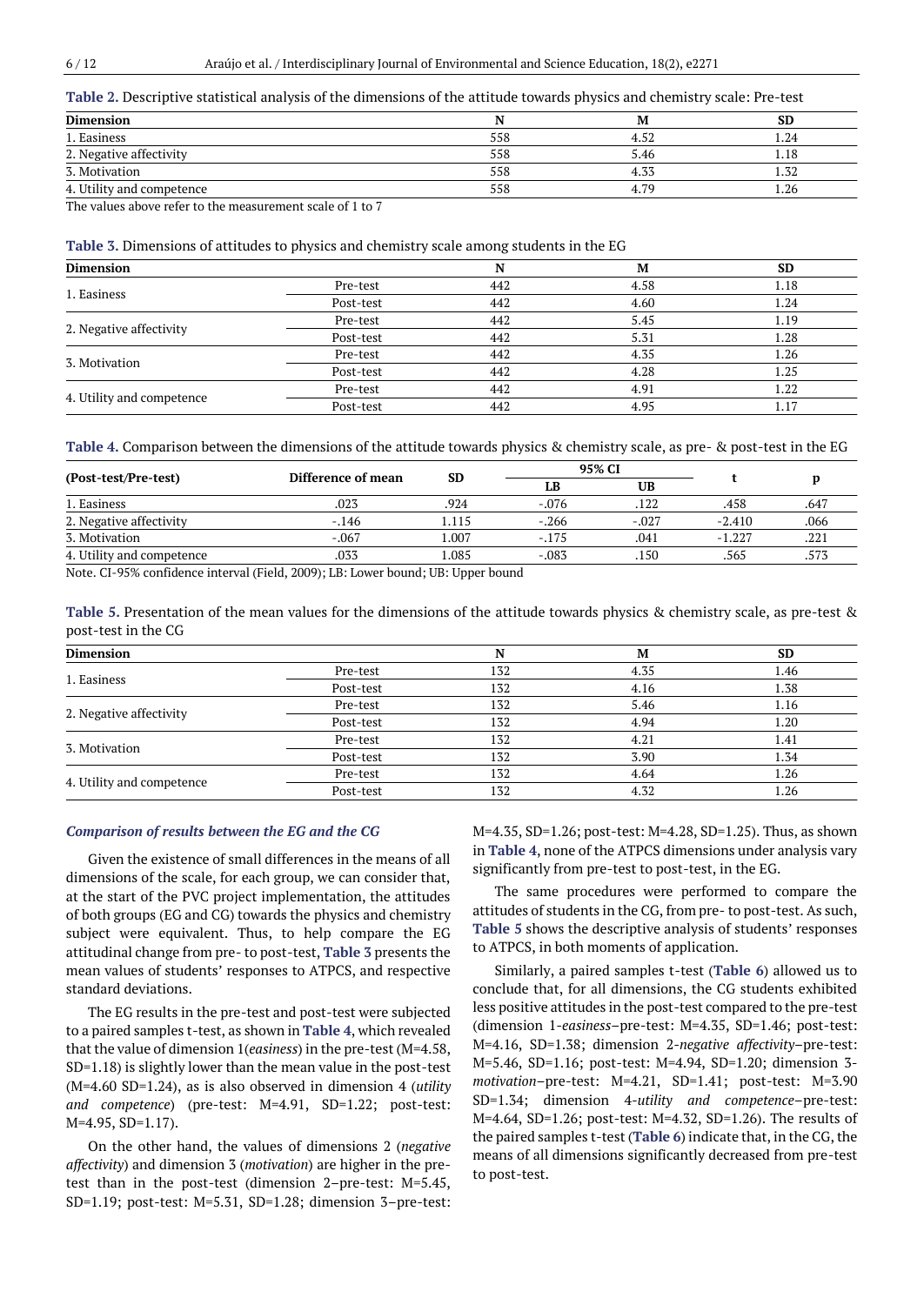| Table 6. Comparison between the dimensions of the attitude towards physics & chemistry scale, as pre- & post-test in the CG |  |  |
|-----------------------------------------------------------------------------------------------------------------------------|--|--|
|-----------------------------------------------------------------------------------------------------------------------------|--|--|

|                                                                                           |                                      |          |         | 95% CI    |          |         |
|-------------------------------------------------------------------------------------------|--------------------------------------|----------|---------|-----------|----------|---------|
| (Post-test/Pre-test)                                                                      | Difference of mean                   | SD       | ĹВ      | <b>UB</b> |          |         |
| 1. Easiness                                                                               | $-.198$                              | .929     | $-.374$ | $-.022$   | $-2.224$ | .028    |
| 2. Negative affectivity                                                                   | $-.514$                              | 1.209    | $-.743$ | $-.286$   | $-4.461$ | < 0.001 |
| 3. Motivation                                                                             | $-.318$                              | 1.010    | $-.510$ | $-.126$   | $-3.284$ | < 0.001 |
| 4. Utility and competence                                                                 | $-.317$                              | 1.042    | $-.515$ | $-.119$   | $-3.178$ | .002    |
| $\sim$ 1<br>$\mathbf{r}$ $\mathbf{r}$ $\mathbf{r}$ $\mathbf{r}$ $\mathbf{r}$<br>$\cdot$ . | $1/\pi$ ; 11 0000; $\pi$ $\pi$ $\pi$ | 1.777.77 |         |           |          |         |

Note. CI-95% confidence interval (Field, 2009); LB: Lower bound; UB: Upper bound

**Table 7.** Comparison of the variations in the dimensions of the attitude towards physics & chemistry scale, from pre- to posttest between the CG & EG

| <b>Dimension</b>          |    | N   | Difference of mean | <b>SD</b> |       |      |
|---------------------------|----|-----|--------------------|-----------|-------|------|
| 1. Easiness               | CG | 132 | $-.198$            | .93       | 4.700 | .031 |
|                           | EG | 442 | .023               | .92       |       |      |
| 2. Negative affectivity   | CG | 132 | $-.514$            | 1.21      | 8.653 | .003 |
|                           | EG | 442 | $-146$             | 1.12      |       |      |
| 3. Motivation             | CG | 132 | $-.318$            | 1.01      | 5.093 | .025 |
|                           | EG | 442 | $-.067$            | 1.01      |       |      |
|                           | CG | 132 | $-.317$            | 1.04      | 8.768 | .003 |
| 4. Utility and competence | EG | 442 | .033               | 1.09      |       |      |

To better understand the differences between groups, observed from pre-test to post-test, an ANOVA analysis was conducted with the results of the ATPCS. Thus, **Table 7** summarizes **Table 4** and **Table 6**, as well as presents the results of the ANOVA analysis conducted. According to these data, the variation of dimension 1 (*easiness*) is greater for the EG  $(\Delta M = .023, SD = .92)$  compared to the CG  $(\Delta M = .198,$ SD=.93), as also occurs for dimension 4 (*utility and competence*) (EG: ΔM=.033, SD=1.09; CG: ΔM=-.317, SD=1.04), with both situations revealing a slight increase in the EG and a decrease in the CG. The variation of the dimension 2 (*negative affectivity*) is also higher for the EG ( $\Delta M$ =-.146, SD=1.12) compared to the CG (ΔM=-.514, SD=1.21), with the EG exhibiting a lower decrease than the CG. Similarly, the variation of dimension 3 (*motivation*) is also superior for the EG (ΔM=-.067, SD=1.01) when compared to the variation of the CG  $(\Delta M = -0.318,$ SD=1.01), having decreased less in the EG than in the CG.

Thus, considering the results of the ANOVA analysis (**Table 7**), there is a significantly more positive change in the four dimensions of this scale for the EG compared to the CG.

In addition to the above results on students' attitudes, in the next section we will present the main results for the content analysis of the interviews with teachers which are directly related to the impact of the project on the teaching practices of the participating chemistry teachers.

# **Notes from Interviews with Teachers**

In order to gather additional and complementary information regarding the impact of the PVC project, we invited the nine teachers to be voluntarily interviewed. The interviews were conducted in Portuguese; therefore, the quotes presented in this section were translated from Portuguese into English by the first author and validated by the other two authors and a native English speaker.

As teachers referred, the PVC project proved to be an added value to their teaching practices, as it contributed to the diversification of the pedagogical dynamics used in their classes ("To me, it was very positive in the way that I was able to apply a different and motivating project for the students in my classes" [teacher 1]), provided materials and resources that allowed them to continue implementing the project activities with other students later on ("With the materials provided, we were able to do the analyses and the tests with other students" [teacher 2]). It also promoted teachers' continuous learning to keep themselves updated not only in relation to the context, but also, and especially, regarding the chemistry contents explored in the project that were not directly integrated in the Chemistry curricula ("Even for my learning since it also forced me to research some things to be able to guide the students through the project" [teacher 3]; "The PVC project contributed to learning new and simple laboratory techniques" [teacher 4]). Another relevant aspect mentioned by teachers as an added value of the PVC project was the enhanced ınterdisciplinarity.

# **DISCUSSION**

According to Vilia and Candeias (2020), the cognitive dimension of learning tends to have a central role in teaching practices, with the affective dimension assuming a subsidiary role. In the case of chemistry, it is often portrayed in the literature as one of the subjects towards which students tend to have more negative attitudes (Ibrahim & Iksan, 2018; Osborne et al., 2003; Salta & Tzougraki, 2004). This negativity towards chemistry may be largely influenced by the teacher and the pedagogical practices used to teach the contents of this subject (Cheung, 2009). Since citizen science is proving to be a pedagogical approach with the potential to promote the affectivity of students towards school and scientific subjects (Ruiz-Mallén et al., 2016), with this research, we sought to understand the impact of students' participation in a PVC citizen science project, particularly on their attitudes towards the physics and chemistry subject. For this purpose, we applied the ATPCS as a pre-test and as a post-test.

According to Eagly and Chaiken (1993), the overall psychological construct of attitude is often divided into cognitive, affective, and behavioural components. Aalderen-Smeets et al. (2012) adapted the traditional tripartite model of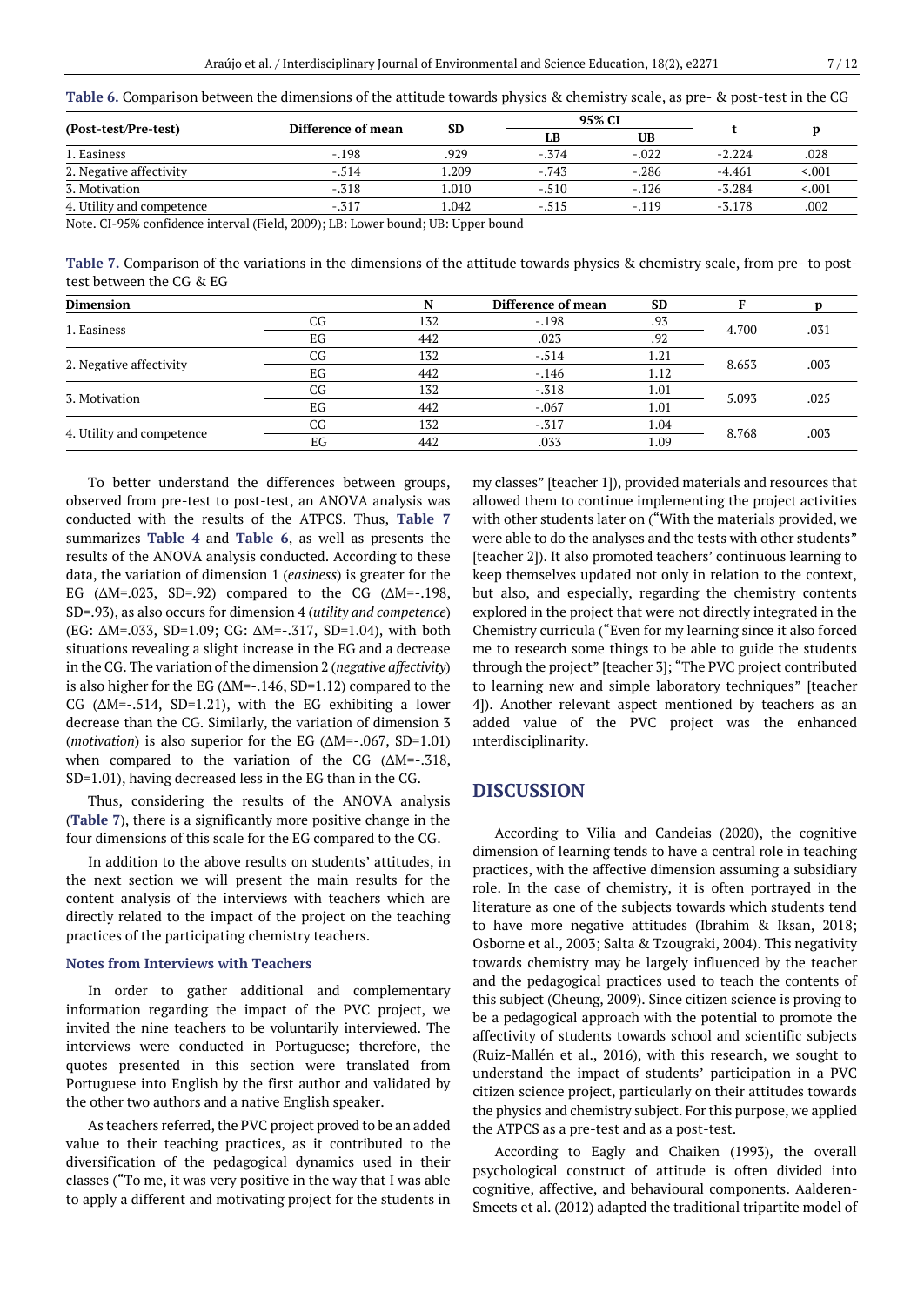attitude proposed by Eagly and Chaiken (1993) and proposed a fourth attitudinal main component: cognitive beliefs, affective states and perceived control, which led to behavioural intentions. And the four dimensions that emerged from the ATPCS analysis could be interpreted as subcategories of those components. The dimension 4 (*utility and competence*) could be interpreted as a subcategory of cognitive beliefs component; the dimension 2 (*negative affectivity*) and dimension 3 (*motivation*) are subcategories of affective states component; and the perceived control component encompasses the dimension 1 (*easiness*). The behavioural component was not assessed in the ATPCS.

The analysis of the dimensions resulting from the PCA conducted for this scale indicated that, in the pre-test, the CG and EG students already had positive attitudes towards the four attitude dimensions of the ATPCS. For both groups, dimension 2 (*negative affectivity*) stood out as the one in which students showed more positive attitudes. On the other hand, dimension 3 (*motivation*) was the one in which students' responses exhibited a lower mean value. In this regard, Pires et al. (2017) also found the motivation dimension of the chemistry subject to be the one in which students tend to show less positive results. The application of the ATPCS as a posttest revealed that the attitudes of CG students towards the four ATPCS dimensions decreased significantly, from pre-test to post-test. Coll et al. (2006), as well as Ibrahim and Iksan (2018), report that, in general, students consider chemistry a difficult science to learn, which may be a factor that explains why these students' attitudes decreased over the course of the school year, as many of the participating students were attending the class for the first time. Regarding the EG, it was found that, from pre- to post-test, although attitudes were more positive in the easiness and utility and competence dimensions, these changes in attitudes did not reveal significant differences between these two moments of data collection. Still regarding the group effect on changes in students' attitudes, there was a positive change in the mean of the attitudes among the EG, from pre-test to post-test, in the easiness and utility and competence dimensions, as well as a negative change in the negative affectivity and motivation dimensions. However, the attitude changes were significantly higher in the EG, compared to the differences observed in the CG. Thus, according to these results, at the beginning of the school year (application of the ATPCS as a pre-test), the CG and EG students exhibited positive attitudes towards the physics and chemistry subject, contrary to the literature indicating that students have negative or neutral attitudes towards this subject (Ibrahim & Iksan, 2018; Osborne & Collins, 2000; Salta & Tzougraki, 2004). However, Dalgety et al. (2003) and Salta and Tzougraki (2004) report that students' attitudes towards chemistry tend to decrease as they progress in their academic career. According to Salta and Tzougraki (2004), this fact may be influenced by "the content of chemistry curriculum, the chemistry lessons time, the methods of teaching chemistry (…), and the lack of laboratory experiments" (p. 544). Similarly, this occurred for the CG, whose attitudes became significantly less positive (or even negative), from the beginning to the end of the school year, as mentioned above. On the other hand, given the pedagogical potential (Straub, 2020), especially in the affective domain, of citizen science approaches (Ballard et al., 2017; Harlin et al., 2018), due to students' involvement in the scientific process and the promotion of context-based learning (Bellocchi et al., 2016; Dawson & Carson, 2017), we expected the attitudes of EG students towards the subject to be significantly enhanced. However, we found that the attitudes of students in this group did not experience such a significant decrease, from pre-test to post-test, as did the attitudes of CG students for all the four dimensions. Although there was no significant positive change from pre-test to post-test in the EG, the results obtained in this study show the PVC project promoted more positive attitudes in the EG students, which counteracted the negative trend observed over the school year for the CG students, previously reported by Dalgety et al. (2003), as well as Salta and Tzougraki (2004). As mentioned in the literature, the pedagogical practices implemented or the themes explored in the classroom (Cardellini, 2012; Cheung, 2011; Sharpe & Abrahams, 2020) are essential for the success of chemistry teaching and have great influence on students' attitudes towards the subject. In the particular case of citizen science pedagogical approaches, Harlin et al. (2018) state their potential is highly dependent on the teacher's role. Thus, it was also important to understand the impact of the project on the teaching practices of the teachers participating in the PVC project. They considered the PVC project to be an asset, because it helped to diversify the pedagogical dynamics they used, provided materials and resources that allowed them to continue developing the project activities with other students. The project also promoted continuous learning among teachers, allowing them to remain updated on the context explored, as well as on the chemistry contents addressed in the project and which were not part of the Portuguese KS3 physics and chemistry curricula. Moreover, the teachers also recognize the important contribution of the PVC project to learning new laboratory techniques, making them better and more capable professionals.

Another aspect that teachers mentioned in their interviews as an asset of the PVC project was the interdisciplinarity it fostered. This interdisciplinary, promoted between the subject of chemistry and several other areas, such as natural sciences, Portuguese, English, ICT, arts, mathematics, and citizenship, was a significant contribution, because it allowed teachers to respond to the flexibility of the project and contributed to teachers' professional training in new pedagogical approaches. Additionally, in teachers' perspective, PVC project promote students' chemistry learning and the development of different skills, such as work autonomy, particularly in the laboratory, argumentation, reflection, group work, communication and discussion of ideas among peers and the general public, which are considered essential skills for the education of students in the 21st century (Stehle & Peters-Burton, 2019; Taber, 2016).

Attesting to the relevance of the PVC project in terms of teaching practices, the *Curriculum Management: Experimental Sciences Education Report, of the General Inspectorate of Education and Sciences*, which provides an evaluation of one of the schools involved in the project, mentions the project participation as one of the most positive initiatives that aimed to stimulate students' pleasure for science and research (IGEC, 2021).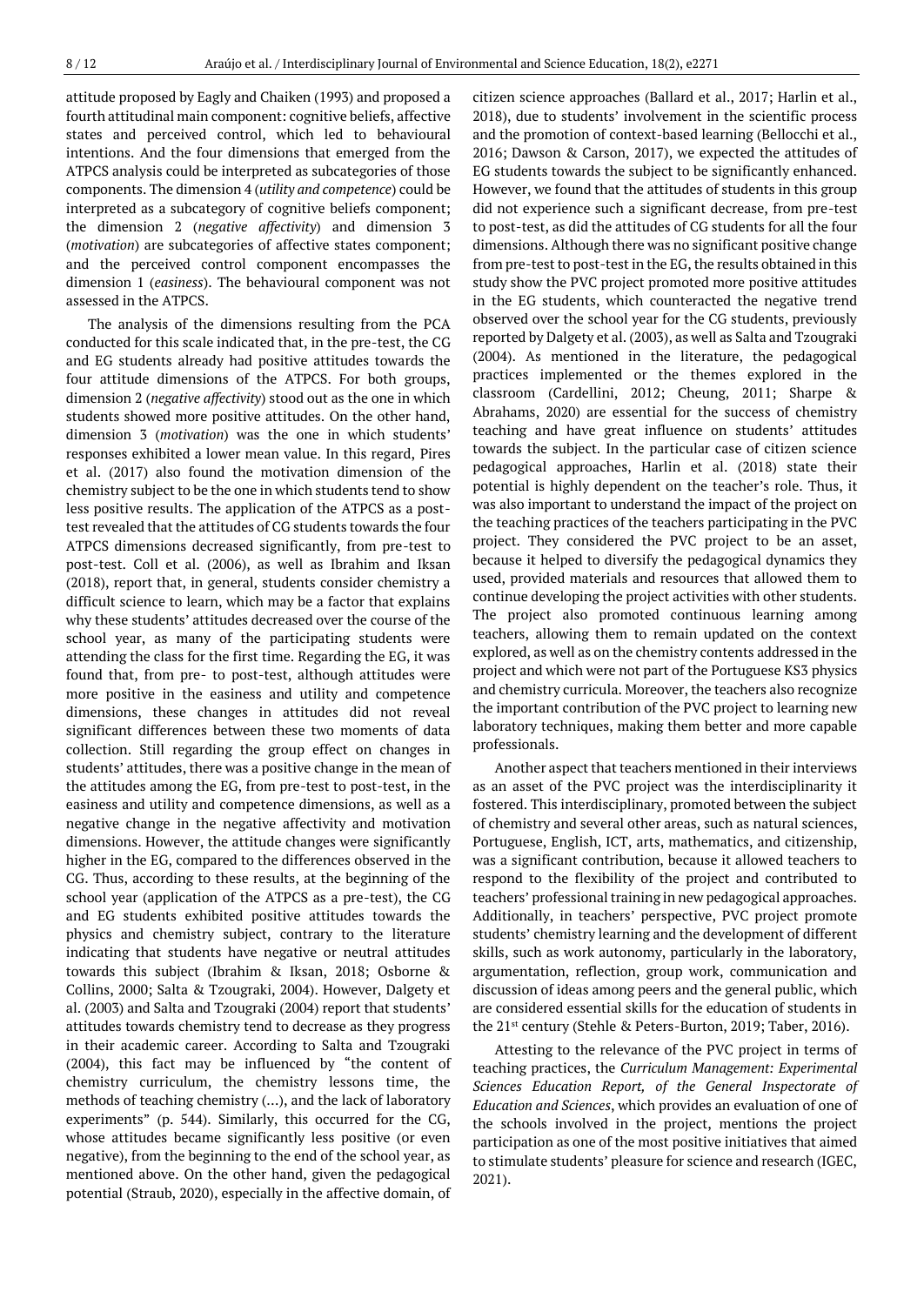# **CONCLUSIONS**

This study allowed us to observe that the attitudes of EG and CG students towards physics and chemistry were positive and equivalent at the beginning of the school year. However, there was a negative change in the attitudes of the CG students, in the post-test, for all dimensions (easiness, negative affectivity, motivation, and utility and competence). On the other hand, for the EG students, no dimension revealed significant attitude changes between the two moments of data collection. Nonetheless, this group exhibited positive attitude changes in the easiness and utility and competence dimensions, and the negative changes in the negative affectivity and motivation dimensions were considerably higher in the EG compared to the CG. The analysis of results also indicates the changes in attitudes towards the physics and chemistry subject differ significantly according to group, which suggests a positive impact of the PVC project on the EG. This positive impact is not due to significantly positive changes in the attitudes of EG students from pre-test to posttest, but rather because it counteracts the trend of negative changes in attitude that occurred over the school year for students in the CG. The pedagogical approaches implemented and the contexts explored in the classroom can have a strong influence on students' attitudes towards the subject. Thus, it was also important for us to understand the contributions of the PVC project for the teaching practices of participating teachers. The results suggest that implementing a citizen science approach was very positive for teachers. They recognized the project as an asset for their professional training, which helped them to diversify pedagogical dynamics and acquire knowledge about the chemistry underlying the contexts of water quality and marine litter. Furthermore, teachers also highlighted that providing materials and resources enabled them to continue the implementation of PVC project activities, after the conclusion of this study. In addition, teachers recognized the potential for interdisciplinarity provided by this educational experience. In the opinion of teachers, the PVC project dynamics were also important in helping students to develop new skills.

In summary, the activities developed in the PVC project contributed to the professional training of teachers, by offering new pedagogical approaches that enhance the quality of chemistry teaching and learning, as well as the development of various skills in students. Thus, considering our results, we can conclude that citizen science approaches, in the field of chemistry, reveal great potential in terms of promoting the affective dimension of chemical literacy, as well as providing positive contributions to the professional development and quality of teachers' lessons. Given the results observed in the CG, there is an urgent need to reflect on the pedagogical practices commonly used in the teaching of physics and chemistry.

The overall positive results of the PVC project are good indicators of the pedagogical potential of citizen science, opening doors for future research involving other contexts, chemistry contents, and/or students from different grades.

**Author contributions:** All co-authors have involved in all stages of this study while preparing the final version. They all agree with the results and conclusions.

**Funding:** This work was supported by the Fundação para a Ciência e Tecnologia [Foundation for Science and Technology] (FCT, Lisbon) under Grant SFRH/BD/132482/2017 and under CIQUP, Faculty of Science, University of Porto (UIDB/00081/2020) and IMS- Institute of Molecular Sciences (LA/P/0056/2020) funding.

**Acknowledgements:** The authors would like to thank to the teachers and the students who took part in UIDB/00081/2020 project and greatly contributed to its success.

**Declaration of interest:** The authors declare that they have no competing interests.

**Ethics approval and consent to participate:** Not applicable.

**Availability of data and materials:** All data generated or analyzed during this study are available for sharing when appropriate request is directed to corresponding author.

# **REFERENCES**

- Aalderen-Smeets, S. I., Molen, J. H. W., & Asma, L. J. (2012). Primary teachers' attitudes toward science: A new theoretical framework. *Science Education, 96*(1), 158-182. <https://doi.org/10.1002/sce.20467>
- Aikenhead, G. S. (2003). Chemistry and physics instruction: Integration, ideologies, and choices. *Chemistry Education Research and Practice, 4*(2), 115-130. [https://doi.org/10.](https://doi.org/10.1039/B2RP90041F) [1039/B2RP90041F](https://doi.org/10.1039/B2RP90041F)
- Altundag, C. K., & Alkan, F. (2018). The effect of context-based learning on the attitude towards the daily life chemistry. *Uluslararası Bilimsel Araştırmalar Dergisi* [*International Journal of Scientific Research*], 38-44. [https://doi.org/](https://doi.org/10.21733/ibad.423559) [10.21733/ibad.423559](https://doi.org/10.21733/ibad.423559)
- Araújo, J. L., Morais, C., & Paiva, J. C. (2020). Developing and implementing a low-cost, portable pedagogical kit to foster students' water quality awareness and engagement by sampling coastal waters and analyzing physicochemical properties. *Journal of Chemical Education, 97*(10), 3697- 3701. <https://doi.org/10.1021/acs.jchemed.0c00333>
- Araújo, J. L., Morais, C., & Paiva, J. C. (2021). Student participation in a coastal water quality citizen science project and its contribution to the conceptual and procedural learning of chemistry. *Chemistry Education Research and Practice, 23*, 100-112[. https://doi.org/10.1039/](https://doi.org/10.1039/D1RP00190F) [D1RP00190F](https://doi.org/10.1039/D1RP00190F)
- Ballard, H. L., Dixon, C. G. H., & Harris, E. M. (2017). Youthfocused citizen science: Examining the role of environmental science learning and agency for conservation. *Biological Conservation, 208*, 65-75. <https://doi.org/10.1016/j.biocon.2016.05.024>
- Bellocchi, A., King, D. T., & Ritchie, S. M. (2016). Contextbased assessment: Creating opportunities for resonance between classroom fields and societal fields. *International Journal of Science Education, 38*(8), 1304-1342. <https://doi.org/10.1080/09500693.2016.1189107>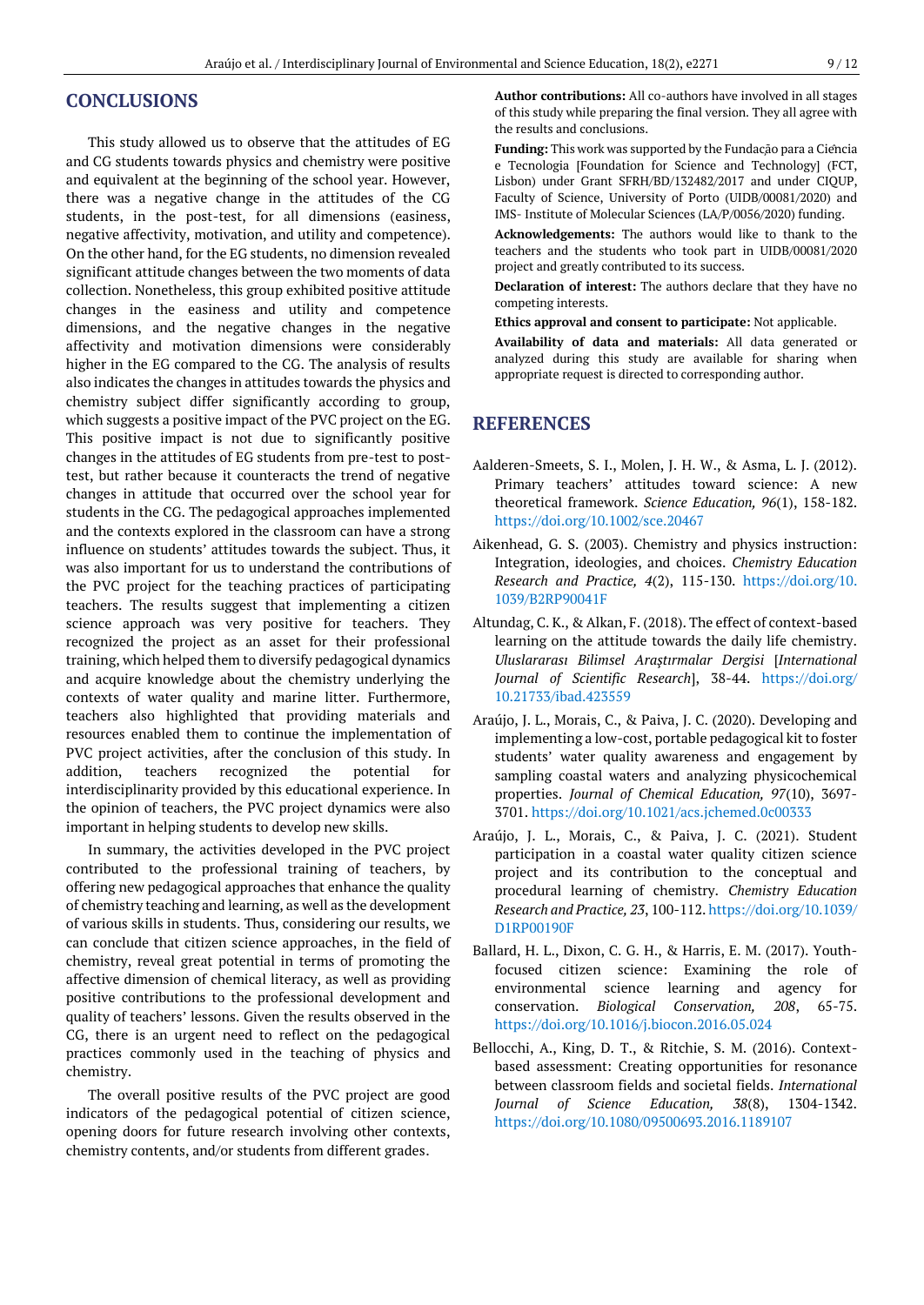- Bonn, A., Hecker, S., Bowser, A., Makuch, Z., Vogel, J., & Haklay, M. (2018*).* Citizen science to foster innovation in open science, society and policy. In S. Hecker, M. Haklay, A. Bowser, Z. Makuch, J. Vogel, & A. Bonn (Eds.), *Citizen science: Innovation in open science, society and policy* (pp. 465-484).UCLPress[.https://doi.org/10.2307/j.ctv550cf2.38](https://doi.org/10.2307/j.ctv550cf2.38)
- Briggs, S. R., & Cheek, J. M. (1986). The role of factor analysis in the development and evaluation of personality scales. *Journal of Personality, 54*(1), 106-148. [https://doi.org/10.](https://doi.org/10.1111/j.1467-6494.1986.tb00391.x) [1111/j.1467-6494.1986.tb00391.x](https://doi.org/10.1111/j.1467-6494.1986.tb00391.x)
- Cardellini, L. (2012). Chemistry: Why the subject is difficult? *Educación Química* [*Chemical Education*]*, 23*, 305-310. [https://doi.org/10.1016/S0187-893X\(17\)30158-1](https://doi.org/10.1016/S0187-893X(17)30158-1)
- Cavas, P. H., Ozdem, Y., Cavas, B., Cakiroglu, J., & Ertepinar, H. (2013). Turkish pre-service elementary science teachers' scientific literacy level and attitudes toward sience. *Science Education International*, *24*(4), 383-401.
- Chang, R., & Goldsby, K. (2014). *Chemistry*. McGraw-Hill Education.
- Chang, S. N., & Chiu, M. H. (2005). The development of authentic assessments to investigate ninth graders' scientific literacy: In the case of scientific cognition concerning the concepts of chemistry and physics. *International Journal of Science and Mathematics Education, 3*, 117-140[. https://doi.org/10.1007/s10763-004-5239-0](https://doi.org/10.1007/s10763-004-5239-0)
- Cheung, D. (2009). Students' attitudes toward chemistry lessons: The interaction effect between grade level and gender. *Research in Science Education, 39*(1), 75-91. <https://doi.org/10.1007/s11165-007-9075-4>
- Cheung, D. (2011). Evaluating student attitudes toward chemistry lessons to enhance teaching in the secondary school. *Educación Química* [*Chemical Education*]*, 22*(2), 117- 122. [https://doi.org/10.1016/S0187-893X\(18\)30123-X](https://doi.org/10.1016/S0187-893X(18)30123-X)
- Coll, R. K., Ali, S., Bonato, J., & Rohindra, D. (2006). Investigating first-year chemistry learning difficulties in the South Pacific: A case study from Fiji. *International Journal of Science and Mathematics Education, 4*, 365-390. <https://doi.org/10.1007/s10763-005-9007-6>
- Costello, A., & Osborne, J. (2005). Best practices in exploratory factor analysis: Four recommendations for getting the most from your analysis. *Practical Assessment, Research & Evaluation, 10*(7), 1-9.<https://doi.org/10.7275/jyj1-4868>
- Dalgety, J., Coll, R. K., & Jones, A. (2003). Development of chemistry attitudes and experiences questionnaire (CAEQ). *Journal of Research in Science Teaching, 40*(7), 649- 668.<https://doi.org/10.1002/tea.10103>
- Dawson, V., & Carson, K. (2017). Using climate change scenarios to assess high school students' argumentation skills. *Research in Science & Technological Education, 35*(1), 1-16. <https://doi.org/10.1080/02635143.2016.1174932>
- Eagly, A., & Chaiken, S. (1993). *The psychology of attitudes*. Wadsworth group/Thomson Learning.
- European Citizen Science Association. (2020). ECSA's characteristics of citizen science. *ECSA*, 1-6.
- European Commission. (2014). *Special eurobarometer 416 "Attitudes of European citizens towards the environment"*. Directorate-General for Communication.
- Fernandes, C. A. F. (2007). *A matemática na disciplina de ciências físico-quimicas: um estudo sobre as atitudes de alunos do 9° ano de escolaridade* [*Mathematics in the discipline of physical and chemical sciences: A study on the attitudes of students in the 9th-year of schooling*] [Master's thesis, Universidade do Minho].
- Field, A. (2009). *Discovering statistics using SPSS*. SAGE.
- Follett, R., & Strezov, V. (2015). An analysis of citizen science based research: Usage and publication patterns. *PLOS ONE, 10*(11), e0143687, 1-14. [https://doi.org/10.1371/journal.](https://doi.org/10.1371/journal.pone.0143687) [pone.0143687](https://doi.org/10.1371/journal.pone.0143687)
- Gilbert, J. K., & Treagust, D. F. (Eds.). (2009). *Multiple representations in chemical education*. Springer. <https://doi.org/10.1007/978-1-4020-8872-8>
- Hansson, L., Hansson, Ö., Juter, K., & Redfors, A. (2021)*.* Curriculum emphases, mathematics and teaching practices: Swedish upper-secondary physics teachers' views. *International Journal of Science and Mathmatics Education 19*, 499-515. [https://doi.org/10.1007/s10763-](https://doi.org/10.1007/s10763-020-10078-6) [020-10078-6](https://doi.org/10.1007/s10763-020-10078-6)
- Harlin, J., Kloetzer, L., Patton, D., Leonhard, C., & Students. (2018). Turning students into citizen scientists. In S. Hecker, M. Haklay, A. Bowser, Z. Makuch, J. Vogel, & A. Bonn (Eds.), *Citizen science: Innovation in open science, society and policy* (pp. 410-428). UCL Press. <https://doi.org/10.2307/j.ctv550cf2.35>
- Hecker, S., Garbe, L., & Bonn, A. (2018). The European citizen science landscape–a snapshot. In S. Hecker, M. Haklay, A. Bowser, Z. Makuch, J. Vogel, & A. Bonn (Eds.), *Citizen science: Innovation in open science, society and policy* (pp. 190-200). UCL Press. [https://doi.org/10.2307/j.ctv550cf2.](https://doi.org/10.2307/j.ctv550cf2.20) [20](https://doi.org/10.2307/j.ctv550cf2.20)
- Heng, C. K., & Karpudewan, M. (2015). The interaction effects of gender and grade level on secondary school students' attitude towards learning chemistry. *Eurasia Journal of Mathematics, Science & Technology* Education, 11(4), 889- 898.<https://doi.org/10.12973/eurasia.2015.1446a>
- Hofstein, A., & Mamlok-Naaman, R. (2011). High-school students' attitudes toward and interest in learning chemistry. *Educación Química* [*Chemical Education*]*, 22*(2), 90-102[. https://doi.org/10.1016/S0187-893X\(18\)30121-6](https://doi.org/10.1016/S0187-893X(18)30121-6)
- Hofstein, A., Ben-Zvi, R., Damuel, D., & Tamir P. (1977). Attitudes of Israeli high school students toward chemistry and physics: A comparitive study. *Science Education, 61*, 259-268[. https://doi.org/10.1002/sce.3730610217](https://doi.org/10.1002/sce.3730610217)
- Ibrahim, N. H. B., & Iksan, Z. B. (2018). Level of chemophobia and relationship with attitude towards chemistry among science students. *Journal of Educational Sciences, 2*(2), 52- 65. <https://doi.org/10.31258/jes.2.2.p.52-65>
- IGEC, Inspeção-Geral da Educação e Ciência. (2019). Gestão do currículo: Ensino experimental das ciências. Relatório: Escola secundária de estarreja [Curriculum management: Experimental sciences education report, of the general inspectorate of education and sciences: Estarreja secondary school]. *Inspeção-Geral da Educação e Ciência* [*General Inspection of Education and Science*] (IGEC).
- Kaiser. (1974). An index of factorial simplicity. *Psychometrika, 39*, 31-36.<https://doi.org/10.1007/BF02291575>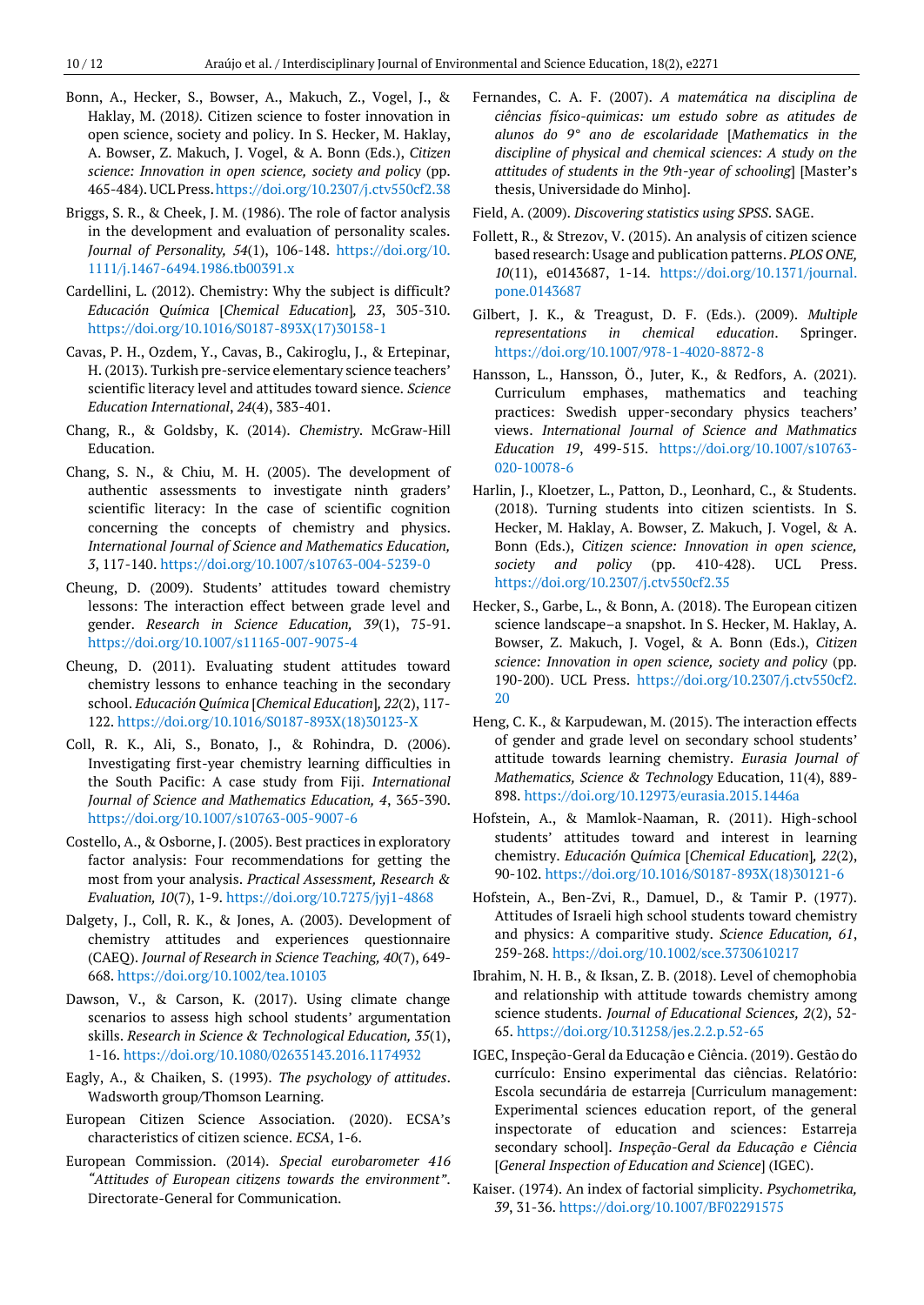- Kelemen-Finan, J., Scheuch, M., & Winter, S. (2018). Contributions from citizen science to science education: An examination of a biodiversity citizen science project with schools in Central Europe. *International Journal of Science Education, 40*(17), 2078-2098. [https://doi.org/](https://doi.org/10.1080/09500693.2018.1520405) [10.1080/09500693.2018.1520405](https://doi.org/10.1080/09500693.2018.1520405)
- Kohen, Z., Herscovitz, O., & Dori, Y. J. (2020). How to promote chemical literacy? On-line question posing and communicating with scientists. *Chemistry Education Research and Practice, 21*(1), 250-266. [https://doi.org/](https://doi.org/10.1039/C9RP00134D) [10.1039/C9RP00134D](https://doi.org/10.1039/C9RP00134D)
- Lu, Y.-Y., Chen, H.-T., Hong, Z.-R., & Yore, L. D. (2016). Students' awareness of science teachers' leadership, attitudes toward science, and positive thinking, *International Journal of Science Education, 38*(13), 2174- 2196[. https://doi.org/10.1080/09500693.2016.1230792](https://doi.org/10.1080/09500693.2016.1230792)
- Motion, A. (2019). *What can citizen science do for us? Chemistry world*. [https://www.chemistryworld.com/opinion/what](https://www.chemistryworld.com/opinion/what-can-citizen-science-do-for-us/3010269.article)[can-citizen-science-do-for-us/3010269.article](https://www.chemistryworld.com/opinion/what-can-citizen-science-do-for-us/3010269.article)
- Neto, A., Candeias, A. A., Rebelo, N., Varelas, D., & Diniz, A. M. (2013). Validade estrutural do questionário de atitudes face às ciências físico-químicas: Estudo com alunos do 9° ano ensino básico português [Structural validity of the attitudes towards physical and chemical sciences questionnaire: A study with 9th grade Portuguese primary school students]. In *XII Congresso Internacional Galego-Português de Psicopedagogia* [*XII Galician-Portuguese International Congress of Psychopedagogy*]. Universidade Minho, Braga, Portugal.
- Neto, A., Candeias, A., Pomar, C., Costa, P., Oliveira, M., Silva, S., Silva, J., & Rebelo, N. (2011). Questionários de atitudes face às ciências físico-químicas (QAFCFQ) em alunos portugueses do ensino básico: Estudo psicométrico [Attitudes towards physical and chemical sciences questionnaire (ATPCSQ) in Portuguese primary school students: Psychometric study]. In *XI Congreso Internacional Galego-Portugués de Psicopedagoxía* [*XI International Galician-Portuguese Congress of Psychopedagogy*]. Universidade da Corunha, Corunha, Espanha.
- Osborne, J., & Collins, S. (2000). *Pupils' and parents' views of the school science curriculum: A study funded by the Wellcome Trust*. King's College, London.
- Osborne, J., Simon, S., & Collins, S. (2003). Attitudes towards science: A review of the literature and its implications. *International Journal of Science Education, 25*(9), 1049-1079. <https://doi.org/10.1080/0950069032000032199>
- Pires, H. S., Candeias, A. A., Grácio, L., Galindo, E., & Melo, M. (2017). The influence of family support according to gender in the Portuguese language course achievement. *Frontiers in Psychology, 8*(1064), 90-97. [https://doi.org/10.3389/](https://doi.org/10.3389/fpsyg.2017.01610) [fpsyg.2017.01610](https://doi.org/10.3389/fpsyg.2017.01610)
- Ruiz-Mallén, I., Riboli-Sasco, L., Ribrault, C., Heras, M., Laguna, D., & Perié, L. (2016). Citizen science: Toward transformative learning. *Science Communication, 38*(4), 523-534. <https://doi.org/10.1177/1075547016642241>
- Salta, K. & Tzougraki, C. (2004). Attitudes toward chemistry among 11th grade students in high schools in Greece. *Science Education, 88*(4), 535-547. [https://doi.org/10.1002/](https://doi.org/10.1002/sce.10134) [sce.10134](https://doi.org/10.1002/sce.10134)
- Scheuch, M., Panhuber, T., Winter, S., Kelemen-Finan, J., Bardy-Durchhalter, M., & Kapelari, S. (2018). Butterflies & wild bees: Biology teachers' PCK development through citizen science. *Journal of Biological Education, 52*(1), 79-88. <https://doi.org/10.1080/00219266.2017.1405530>
- Sharpe, R., & Abrahams, I. (2020). Secondary school students' attitudes to practical work in biology, chemistry and physics in England. *Research in Science & Technological Education, 38*(1), 84-104. [https://doi.org/10.1080/](https://doi.org/10.1080/02635143.2019.1597696) [02635143.2019.1597696](https://doi.org/10.1080/02635143.2019.1597696)
- Shwartz, Y., Ben-Zvi, R., & Hofstein, A. (2006). The use of scientific literacy taxonomy for assessing the development of chemical literacy among high-school students. *Chemistry Education Research and Practice, 7*(4), 203-225. <https://doi.org/10.1039/B6RP90011A>
- Stehle, S. M., & Peters-Burton, E. E. (2019). Developing student 21<sup>st</sup> century skills in selected exemplary inclusive STEM high schools. *International Journal of STEM Education, 6*(39), 1-15. [https://doi.org/10.1186/s40594-](https://doi.org/10.1186/s40594-019-0192-1) [019-0192-1](https://doi.org/10.1186/s40594-019-0192-1)
- Strasser, B., Baudry, J., Mahr, D., Sanchez, G., & Tancoigne, E. (2019). "Citizen science"? Rethinking science and public participation. *Science & Technology Studies*, *32*(2), 52-76. <https://doi.org/10.23987/sts.60425>
- Straub, M. C. P. (2020). A study of student responses to participation in online citizen science projects. *International Journal of Science and Mathematics Education, 18*, 869-886[. https://doi.org/10.1007/s10763-019-10001-8](https://doi.org/10.1007/s10763-019-10001-8)
- Taber, K. S. (2016). Learning generic skills through chemistry education. *Chemistry Education Research and Practice, 17*, 225-228[. https://doi.org/10.1039/c6rp90003h](https://doi.org/10.1039/c6rp90003h)
- Talanquer, V., & Sevian, H. (2014). Chemistry in past and new science frameworks and standards: Gains, losses, and missed opportunities. *Journal of Chemical Education, 91*(1), 24-29. <https://doi.org/10.1021/ed400134c>
- Tulloch, A. I. T., Possingham, H. P., Joseph, L. N., Szabo, J., & Martin, T. G. (2013). Realising the full potential of citizen science monitoring programs. *Biological Conservation, 165*, 128-138[. https://doi.org/10.1016/j.biocon.2013.05.025](https://doi.org/10.1016/j.biocon.2013.05.025)
- Tytler, R., & Osborne, J. (2012). Student attitudes and aspirations towards science. In B. J. Fraser, K. G. Tobin, & C. J. McRobbie (Eds.), *Second international handbook of science education*. Springer. [https://doi.org/10.1007/978-1-](https://doi.org/10.1007/978-1-4020-9041-7_41) [4020-9041-7\\_41](https://doi.org/10.1007/978-1-4020-9041-7_41)
- Vilia, P. N., Candeias, A. A., Neto, A. S., Franco, M. S., & Melo, M. (2017). Academic achievement in physics-chemistry: The predictive effect of attitudes and reasoning abilities. *Frontiers in Psychology*, *8*, 81-89. [https://doi.org/10.3389/](https://doi.org/10.3389/fpsyg.2017.01064) [fpsyg.2017.01064](https://doi.org/10.3389/fpsyg.2017.01064)